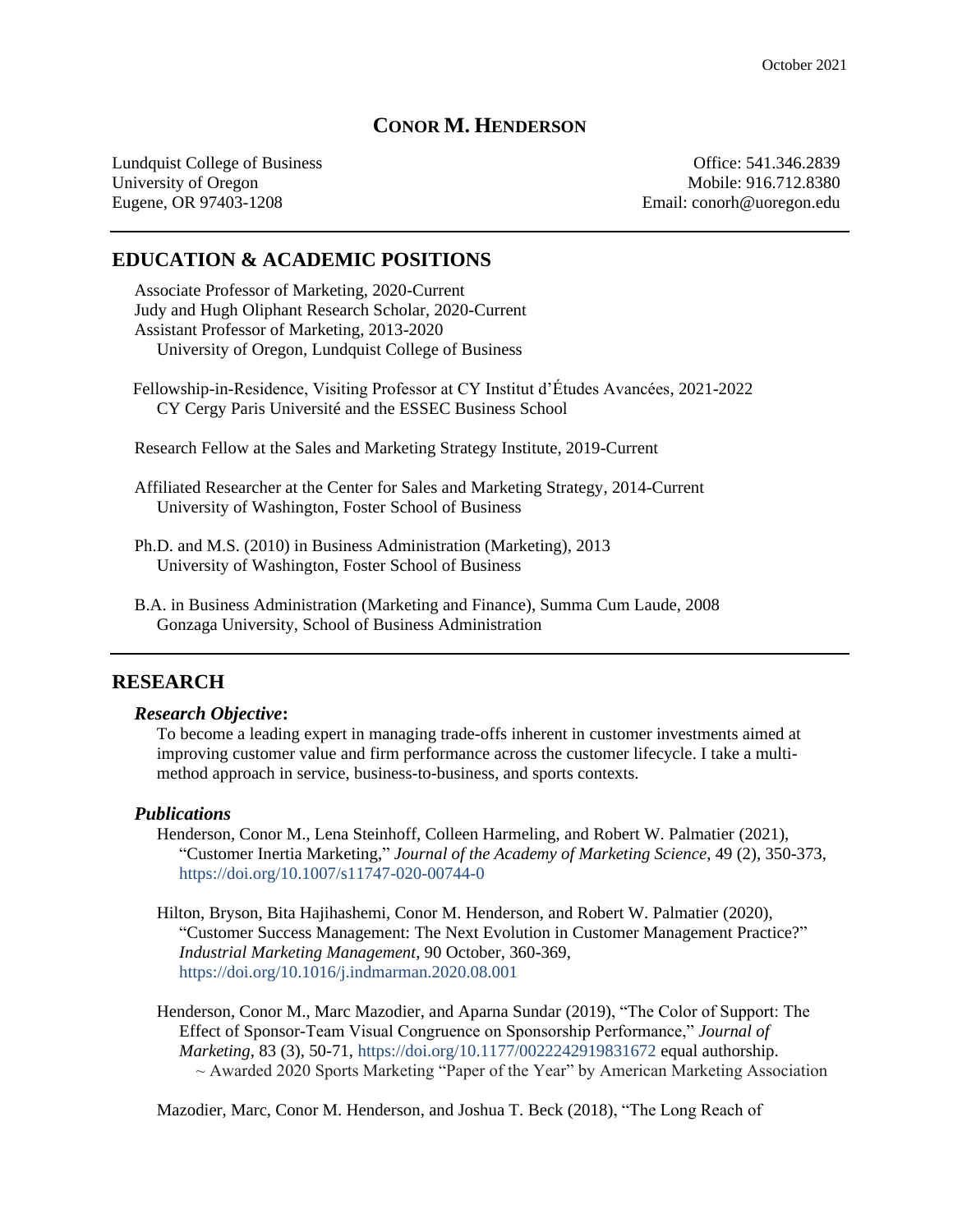Sponsorship: How Fan Isolation and Identification Strength Jointly Shape Sponsorship Performance," *Journal of Marketing*, 82 (6), 28-48,

[http://dx.doi.org/10.1177/0022242918807673](http://journals.sagepub.com/doi/10.1177/0022242918807673) equal authorship.

- ~ Awarded 2019 Sports Marketing "Paper of the Year" by American Marketing Association
- ~ Earlier version [http://www.msi.org/reports/the-long-reach-of-sponsorship-how-fan-isolation](http://www.msi.org/reports/the-long-reach-of-sponsorship-how-fan-isolation-and-identification-strength-jointly-shape-sponsorship-performance/)[and-identification-strength/](http://www.msi.org/reports/the-long-reach-of-sponsorship-how-fan-isolation-and-identification-strength-jointly-shape-sponsorship-performance/)
- Beck, Joshua T., Colleen Harmeling, Yashoda Bhagwat, and Conor M. Henderson (2016), "Economic Inequality, Trust, and Brand Leadership" *Marketing Science Institute* (MSI 16-109) <http://www.msi.org/reports/economic-inequality-trust-and-brand-leadership/>
- Watson IV, George F., Joshua T. Beck, Conor M. Henderson, and Robert W. Palmatier (2015), "Building, Measuring, and Profiting from Customer Loyalty," *Journal of the Academy of Marketing Science*, 43(6), 790-825, [http://link.springer.com/article/10.1007/s11747-015-0439-4](http://link.springer.com/article/10.1007/s11747-015-0439-4?wt_mc=event.ArticleAuthor.OnlineFirst%20) ~ Earlier version [http://www.msi.org/reports/unpacking-loyalty-how-conceptual-differences](http://www.msi.org/reports/unpacking-loyalty-how-conceptual-differences-shape-the-effectiveness-of-cus/)[shape-the-effectiveness-of-cus/](http://www.msi.org/reports/unpacking-loyalty-how-conceptual-differences-shape-the-effectiveness-of-cus/)
- Lee, Ju-Yeon, Shrihari Sridhar, Conor M. Henderson, and Robert W. Palmatier (2015), "Effect of Customer-Centric Structure on Long Term Financial Performance," *Marketing Science*, 34 (2), p. 250-268, <http://pubsonline.informs.org/doi/ref/10.1287/mksc.2014.0878>
	- ~ Earlier version [http://www.msi.org/reports/effect-of-customer-centric-structure-on-firm](http://www.msi.org/reports/effect-of-customer-centric-structure-on-firm-performance/)[performance/](http://www.msi.org/reports/effect-of-customer-centric-structure-on-firm-performance/) recognized as Top 10 most read MSI articles in 2012
	- ~ Featured in "Journal Selections from MSI 2015" for managerial insights.
- Henderson, Conor M., Lena Steinhoff, and Robert W. Palmatier (2014), "Consequences of Customer Engagement: How Customer Engagement Alters the Effects of Habit-, Dependence-, and Relationship-Based Intrinsic Loyalty" *Marketing Science Institute* (MSI 14-121) [http://www.msi.org/reports/consequences-of-customer-engagement-how-customer-engagement](http://www.msi.org/reports/consequences-of-customer-engagement-how-customer-engagement-alters-the-effe/)[alters-the-effe/](http://www.msi.org/reports/consequences-of-customer-engagement-how-customer-engagement-alters-the-effe/)
	- ~ Awarded the *Robert D. Buzzell MSI Best Paper Award*
- Carter, Robert E., Conor M. Henderson, Inigo Arroniz, and Robert W. Palmatier (2014), "Effect of Salespeople's Acquisition–Retention Trade-Off on Performance," *Journal of Personal Selling & Sales Management*, 34 (2), p. 91-111, <http://dx.doi.org/10.1080/08853134.2014.890903> ~ Included in Routledge Social Sciences' collection of most downloaded articles of 2014
- Henderson, Conor M., Joshua T. Beck, and Robert W. Palmatier (2011), "Review of the Theoretical Underpinnings of Loyalty Programs," *Journal of Consumer Psychology*, 21 (July), 257-276, <http://www.sciencedirect.com/science/article/pii/S1057740811000258>
- Henderson, Conor M. and Robert W. Palmatier (2010), "Understanding the Relational Ecosystem in a Connected World," in *The Connected Customer: The Changing Nature of Consumer and Business Markets*, eds. Stefan Wuyts, Marnik G. Dekimpe, Els Gijsbrechts, and Rik Pieters. New York: Routledge, 37-75, http://www.worldcat.org/oclc/419792840

### *Research Presentations*

- "Emerging Research on Socio-Political Challenges for Brand Management," CY Institut d'Études Avancées, CY Cergy Paris Université (November 2021).
- "Managing Brands and Customer Relationships through Inertia and Socio-Political Dynamism," ESSEC Business School (October 2021).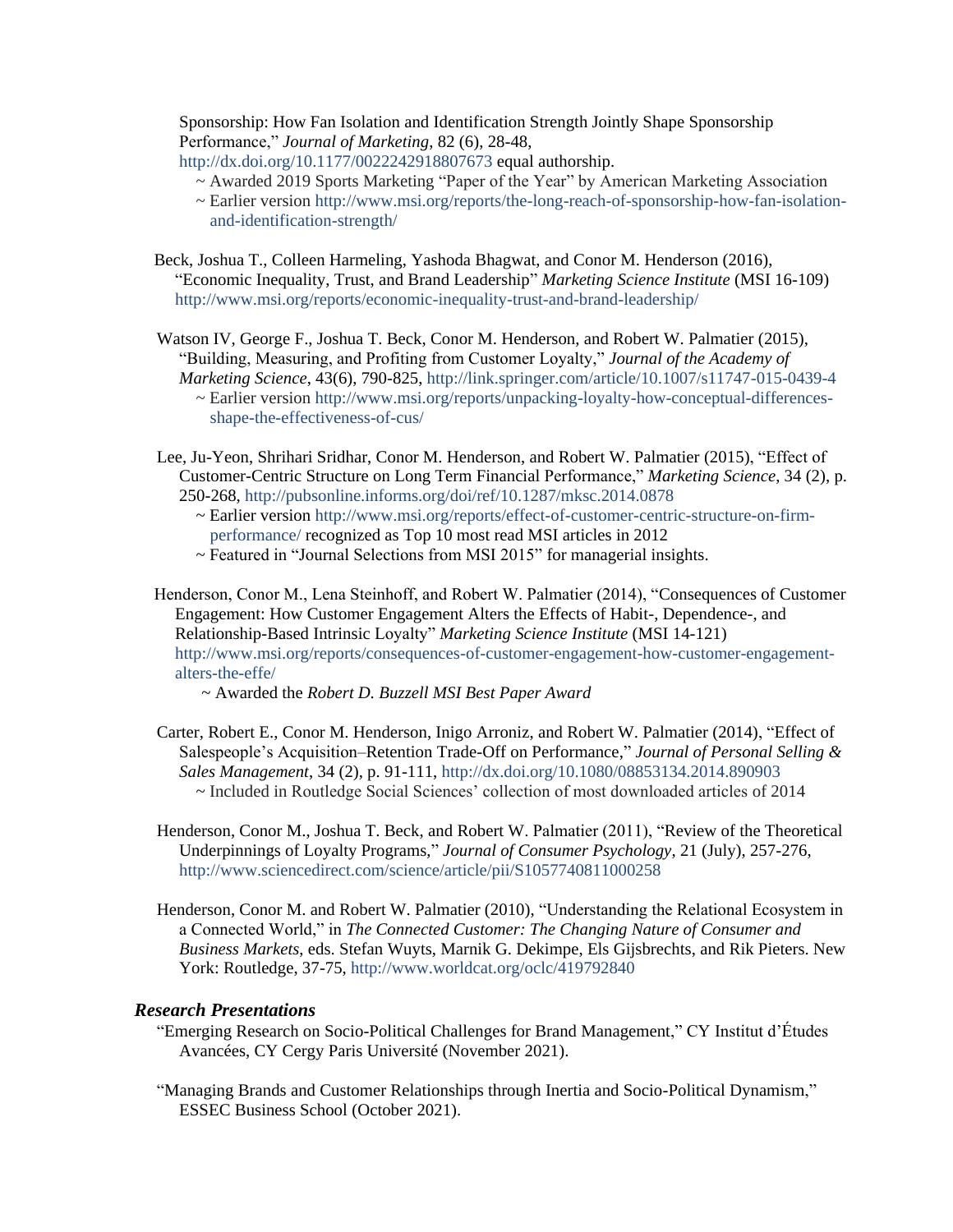- "Change Agent or Threat?: The Effect of NFL Black Quarterbacks on Social Cohesion," American Marketing Association's Marketing + Public Policy Conference (June 2021), with Woocheol Kim\* and Julian K. Saint Clair.
- "The Triumph and Troubles of Community Branding According to Levels of Community Consensus," American Marketing Association Conference (February 2020), with Jessica Canfield\* and John Clithero.
- "The Long Reach of Sponsorship: How Fan Isolation and Identification Jointly Shape Sponsorship Performance," Florida State University (June 2018), with Joshua T. Beck\* and Marc Mazodier.
- "Brand Leadership in the Inequality Era," Payne Research Symposium, University of Arizona (January 2018) with Joshua T. Beck,\* Colleen Harmeling, and Yashoda Bhagwat.
- "How Social Context Shapes Effectiveness of Investments in Consumer-Brand Relationships," Gonzaga University (October 2017).
- "Marketing to Fans all over the World: How Fan's Identification and Social Context Jointly Shape Brand Sponsorship Effectiveness," American Marketing Association Conference (August 2017) with Marc Mazodier and Joshua T. Beck.
- "The Role of Team-Sponsor Logo Color Congruity in Sponsorship Effectiveness," Academy of Marketing Science Conference (May 2017) with Marc Mazodier and Aparna Sundar.
- "The Unintended Consequences of Customer Engagement on Intrinsic Loyalty", Thought Leaders in Service Marketing Strategy Conference in France (2016) with Lena Steinhoff, Colleen Harmeling\*, and Robert Palmatier.
- "Economic Inequality and Brand Performance," American Marketing Association Conference (August 2016), with Colleen Harmeling, Yashoda Bhagwat\*, and Conor M. Henderson
- "How Minority Status and Fan Commitment Affect Sponsorship Evaluation" World Marketing Congress in France (July 2016) with Marc Mazodier\*.
- "Economic Inequity, Trust, and Brand Leadership" 2016 Theory + Practice in Marketing Conference (May 2016) with Joshua Beck, Colleen Harmeling\*, and Yashoda Bhagwat.
- "Exploring Brand Mind Perception: Does a Brand have a Mind of Its Own?" American Marketing Association Conference (February 2016) with Xie, Jeffrey\* and T. Bettina Cornwell.
- "Unintended Consequences of Engaging Customers with Loyalty Initiatives," American Marketing Association Conference (February 2014) with Robert Palmatier. ~Selected as the winner of the Best Paper Award in the "Marketing of Services" Track
- "Unintended Consequences of Loyalty Initiatives," presentations at University of Alabama, University of Oklahoma, University of Oregon, University of Tennessee, Drexel University, Iowa State University, Michigan State University, and Southern Methodist University, Fall of 2012.
- "Unpacking Loyalty: A Meta-analytic Review for B2B Relationships," Special session: Emerging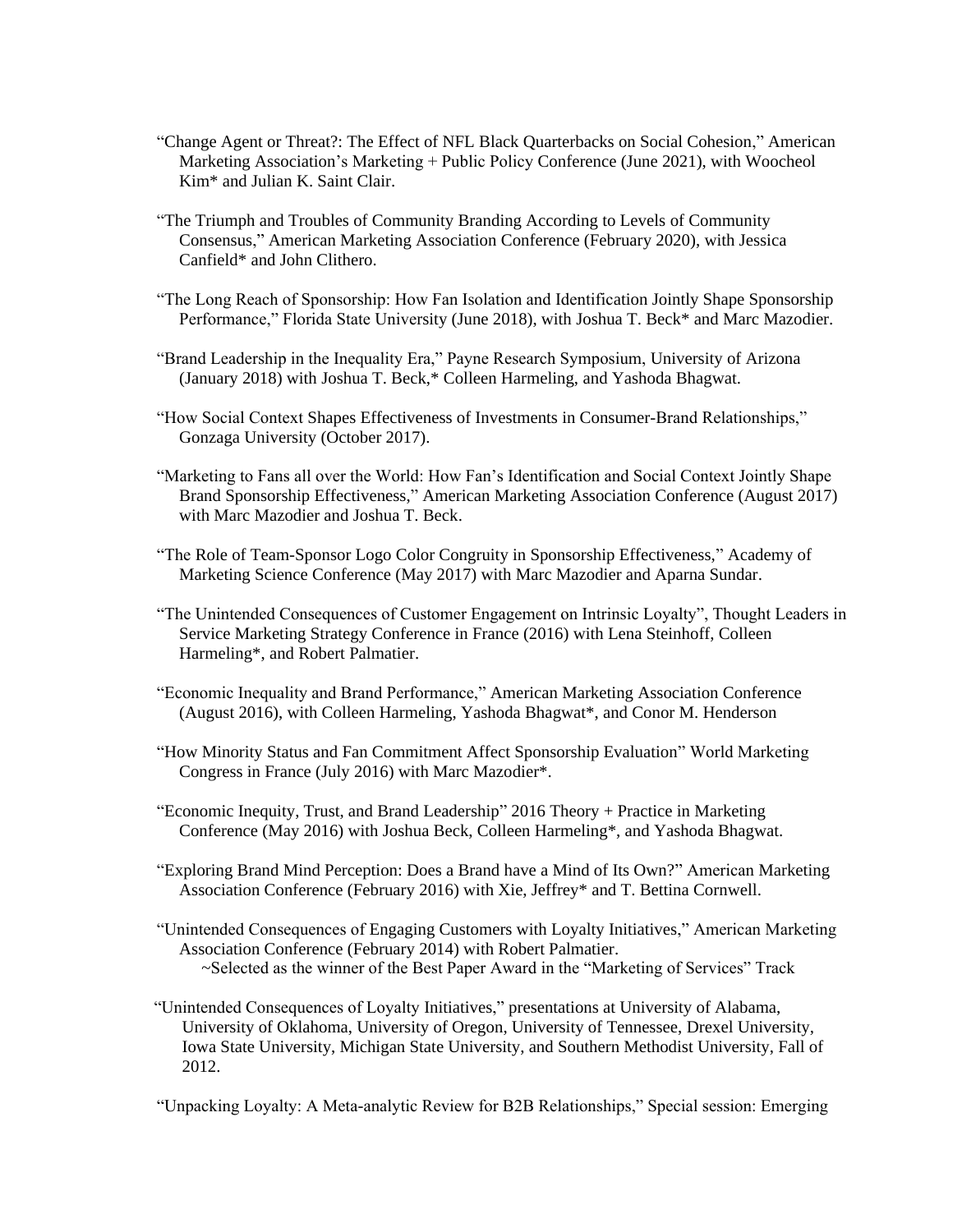Interorganizational Issues, American Marketing Association Conference (August, 2012), with George F. Watson IV\*, Joshua T. Beck, and Robert W. Palmatier.

- "Unintended Consequences of Loyalty Programs: Altering Intrinsic-Loyalty Mechanisms," UW/UBC Annual Marketing Conference (June 2012).
- "Structural Sources of Customer Centricity: An Empirical Examination," American Marketing Association Conference (August 2011) with Ju-Yeon Lee\*, Shrihari Sridhar, and Robert W. Palmatier.
- "Dynamic Perspective of Customer Loyalty," American Marketing Association Conference (August 2010) with Joel Huber and Robert W. Palmatier.
- "Leveraging Groups: The Driving Force of Prejudice on Loyalty," American Marketing Association Conference (August 2010) with Joshua T. Beck\* and Robert Palmatier.
- "Understanding the Role of Randomness, Groups, and Gratitude in Relationship Marketing," American Marketing Association Conference (February 2010) with Joshua T. Beck and Robert W. Palmatier.

\*Conor Henderson presented unless presenter indicated by asterisk

## **HONORS AND AWARDS**

|                          | <b>Excellence in Undergraduate Teaching Award, Lundquist College of Business,</b>      | 2021 |
|--------------------------|----------------------------------------------------------------------------------------|------|
|                          | University of Oregon                                                                   |      |
| $\overline{\phantom{m}}$ | CY Initiative of Excellence Fellow-in-Residence, CY Cergy Paris Univeristé, ESSEC      | 2021 |
| $\overline{\phantom{m}}$ | Judy and Hugh Oliphant Research Scholar, University of Oregon                          | 2020 |
| $\overline{\phantom{m}}$ | Paper of the Year in Sports Marketing, American Marketing Association                  | 2020 |
| $\overline{\phantom{m}}$ | Paper of the Year in Sports Marketing, American Marketing Association                  | 2019 |
|                          | Best Reviewer Award, Journal of the Academy of Marketing Science                       | 2019 |
| $\overline{\phantom{m}}$ | Kageyama Research Funds Award, Lundquist College of Business, University of Oregon     | 2019 |
| $\overline{\phantom{m}}$ | Goulet Research Excellence Award, Lundquist College of Business, University of Oregon  | 2016 |
| $\overline{\phantom{m}}$ | Robert D. Buzzell MSI Best Paper Award, Marketing Science Institute                    | 2016 |
|                          | Kageyama Research Funds Award, Lundquist College of Business, University of Oregon     | 2016 |
|                          | Dean's Research Award, special research funds, Lundquist College of Business,          | 2015 |
|                          | University of Oregon                                                                   |      |
|                          | Twice nominated for the <b>Excellent Faculty Advising Award</b> , University of Oregon | 2015 |
|                          | Best Paper Award in Marketing of Services Track, Winter AMA Conference                 | 2014 |
|                          | Michael G. Foster Scholarship, research support award, Foster School of Business,      | 2013 |
|                          | University of Washington                                                               |      |
|                          | Stroum Endowed Fellowship in Business Administration, research support award,          | 2013 |
|                          | Foster School of Business, University of Washington                                    |      |
|                          | Fellow at the 47th Annual AMA Sheth Foundation Doctoral Consortium                     | 2012 |
|                          | Boeing Fund for Academic Excellence, research support award,                           | 2012 |
|                          | Foster School of Business, University of Washington                                    |      |
| $\overline{\phantom{m}}$ | Evert McCabe Endowed Fellowship Private Enterprise, research support award,            | 2012 |
|                          | Foster School of Business, University of Washington                                    |      |
|                          | Dean's Achievement Award, Ph.D. program, Foster School of Business,                    | 2011 |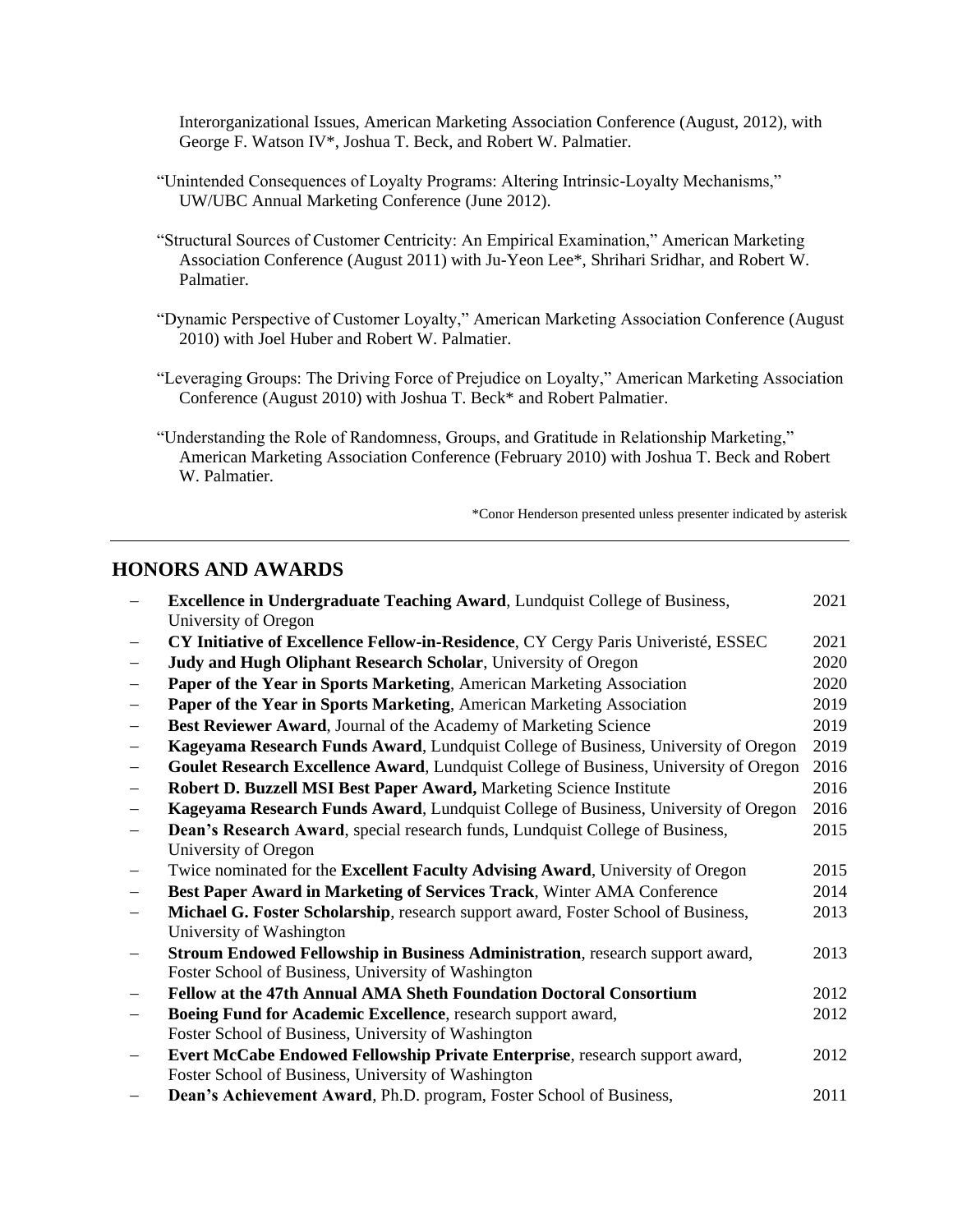| University of Washington                                                          |      |
|-----------------------------------------------------------------------------------|------|
| <b>Executive MBA Top Teaching Assistant</b> , selected by the EMBA Class of 2010, | 2010 |
| Foster School of Business, University of Washington                               |      |
| The Graduate School's Top Scholar Recruiting Award, University of Washington      | 2008 |
|                                                                                   |      |

## **SYMPOSIUMS AND CONSORTIUMS**

| Northwest Marketing Research Symposium, Portland, OR                          | 2019 |
|-------------------------------------------------------------------------------|------|
| Oregon Decision Neuroscience Symposium, Eugene, OR                            | 2019 |
| Professors Institute, Brierley Institute for Customer Engagement, Dallas, TX  | 2019 |
| Oregon Research Symposium, Eugene, OR                                         | 2017 |
| 47 <sup>th</sup> Annual AMA Sheth Foundation Doctoral Consortium, Seattle, WA | 2012 |
| ISBM Ph.D. Camp for Research in Business-to-Business Markets, Boston, MA      | 2010 |
| CIBER Doctoral International Marketing Consortium, Austin, TX                 | 2009 |
| 2nd National Diversity in Business Research Conference, Redmond, WA           | 2008 |
|                                                                               |      |

# **TEACHING**

### *Teaching Publications and Projects*

- Henderson, Conor, Shrihari Sridhar and Alejandro Lerza Durant (2017), "Acquiring New Customers in the Hospitality Industry," in *Marketing Strategy: Based on First Principles and Data Analytics*, eds. Robert Palmatier, and Shrihari Sridhar, Palgrave McMillan, 2017.
- Henderson, Conor, Shrihari Sridhar and Alejandro Lerza Durant (2017), "Segmenting the Smartwatch Market," in *Marketing Strategy: Based on First Principles and Data Analytics*, eds. Robert Palmatier, and Shrihari Sridhar, Palgrave McMillan, 2017.
- Sundaresan, Gautam, Shrihari Sridhar and Conor Henderson (2017), "New Product Development With Conjoint Analysis at MobilMax Inc.," in *Marketing Strategy: Based on First Principles and Data Analytics*, eds. Robert Palmatier, and Shrihari Sridhar, Palgrave McMillan, 2017.
- Marketing analytics instructional videos posted to YouTube with over 82000 views as of June 2021, example video<https://youtu.be/FJCOJoXL59Q>
- Digital marketing strategy consulting, projects include consumer surveys, segmentation analysis, and the design and launch of digital advertisements and authored reports for the Portland Trail Blazers (2019), the Eugene Emeralds (2018), and the Oregon Ducks (2017).

### *Courses Taught*

Marketing Strategy Research, PhD Marketing Management, MBA Marketing Strategy (won the 2021 Excellence in Undergraduate Teaching Award) Marketing Research Sports Marketing

## **SERVICE**

*Reviewer:*